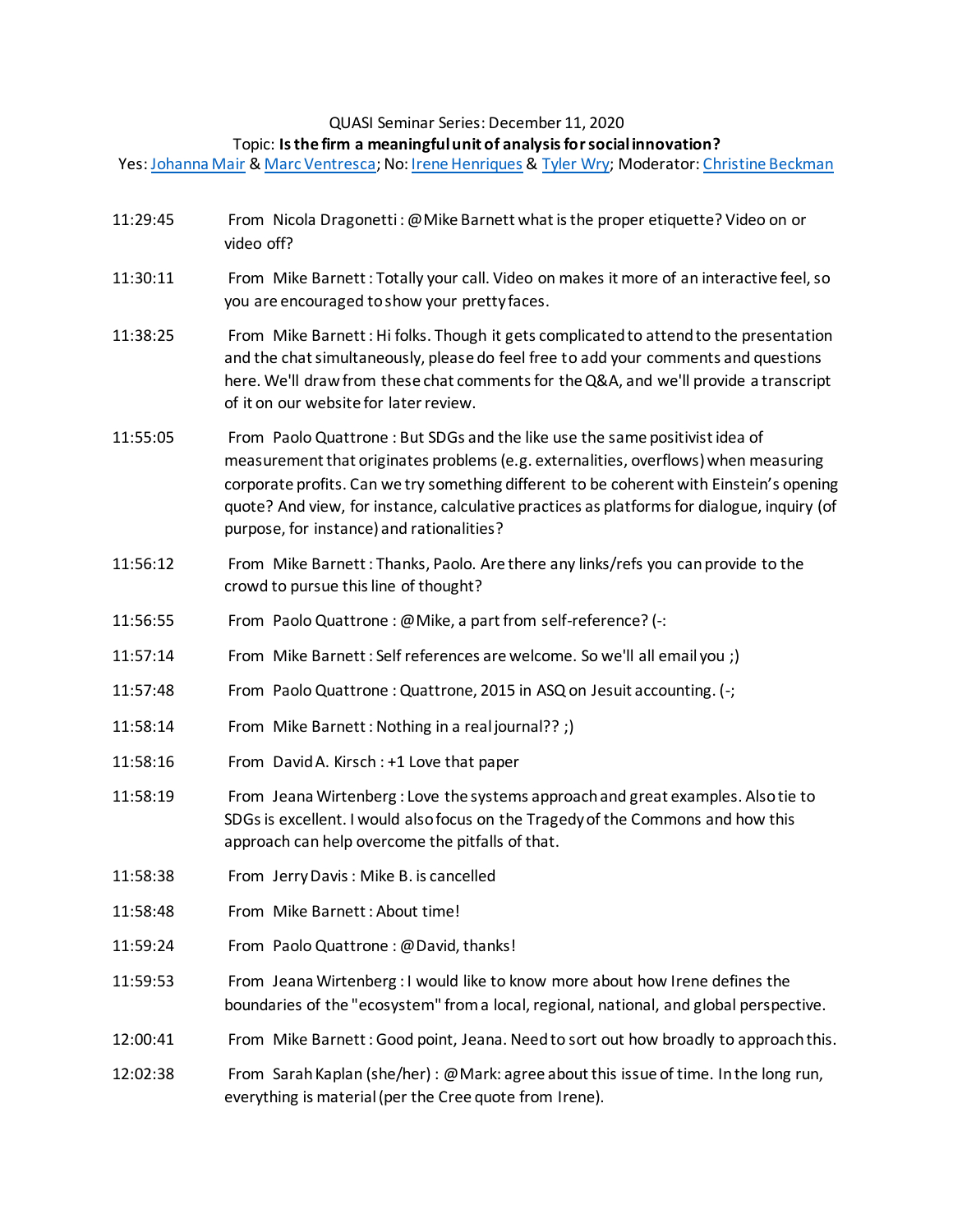| 12:03:49 | From Irene M Henriques: @Jeana Great question! The social innovation/issue helps<br>me define the boundaries                                                                                                                                                                                                                                                                                                                      |
|----------|-----------------------------------------------------------------------------------------------------------------------------------------------------------------------------------------------------------------------------------------------------------------------------------------------------------------------------------------------------------------------------------------------------------------------------------|
| 12:04:03 | From Jeana Wirtenberg: Is there a way to take a "Both/and" perspective where we<br>look at the firm/organization in the context of Science based goals and the system(s) in<br>which it operates?                                                                                                                                                                                                                                 |
| 12:05:46 | From Naomi Gardberg: Given how large and complex some organizations are, the unit<br>could be at the subsidiary or even facility level.                                                                                                                                                                                                                                                                                           |
| 12:06:10 | From Irene M Henriques: Certainly - the organization establishes its contribution and<br>aspires to do more by bringing others along - mimetic efforts at work                                                                                                                                                                                                                                                                    |
| 12:06:13 | From Mike Barnett: Or maybe even the individual -- if you want to go all Gandhi                                                                                                                                                                                                                                                                                                                                                   |
| 12:08:06 | From Robert Tomasko: What if the unit of analysis was the beneficiary of the social<br>innovation?                                                                                                                                                                                                                                                                                                                                |
| 12:11:11 | From Jeana Wirtenberg: What about a demographic group, such as black lives saved as<br>the dependent variable, e.g., in studies around intervening about the social<br>determinants of health?                                                                                                                                                                                                                                    |
| 12:11:15 | From Marc Ventresca: Really appreciate the range of questions in the chat. Thanks to<br>all for these observations                                                                                                                                                                                                                                                                                                                |
| 12:12:24 | From Marc Ventresca: Appreciate the range of conjectures and proposals for outcome<br>variables of interest and also the 'connect' to questions of policy and practice. Here I<br>don't argue for these only and instead for 'and' these speculations.                                                                                                                                                                            |
| 12:12:40 | From Sandra Waddock: What if (system level) wellbeing was the unit of analysis. E.g.,<br>https://www.carnegieuktrust.org.uk/publications/gross-domestic-wellbeing-gdwe-an-<br>alternative-measure-of-social-<br>progress/#:~:text=Gross%20Domestic%20Wellbeing%20(GDWe)%E2%84%A2,a%20mea<br>sure%20of%20social%20progress.&text=The%20recommendations%20show%20that%2<br>Othough, wellbeing%2C%20there%20are%20significant%20gaps |
| 12:14:31 | From Marc Ventresca: Agree and appreciate the mention of Ostrom @Jeana and<br>@Irene in the imagery of the ecosystem. We can find a lot of value to speak to Tyler's<br>current question in the body of work on Ostrom/governance of the commons.<br>Refreshes many of our core questions.                                                                                                                                        |
| 12:14:57 | From Marc Ventresca: Thanks @Sarah, yes, agree about plural time clocks and your<br>link with @Irena's Cree quote                                                                                                                                                                                                                                                                                                                 |
| 12:15:31 | From Mike Barnett: No fair using their own words against them, Tyler!                                                                                                                                                                                                                                                                                                                                                             |
| 12:16:19 | From Marc Ventresca: with @Sandra on these alternative outcomes. A useful debate<br>for us might be the struggles as GDP/GNP gives ways to alternative (subjective)<br>approaches to [collective] happiness.                                                                                                                                                                                                                      |
| 12:18:01 | From Marc Ventresca: Hey @ Mike. We are in each, many! RIght on @ Tyler                                                                                                                                                                                                                                                                                                                                                           |
|          |                                                                                                                                                                                                                                                                                                                                                                                                                                   |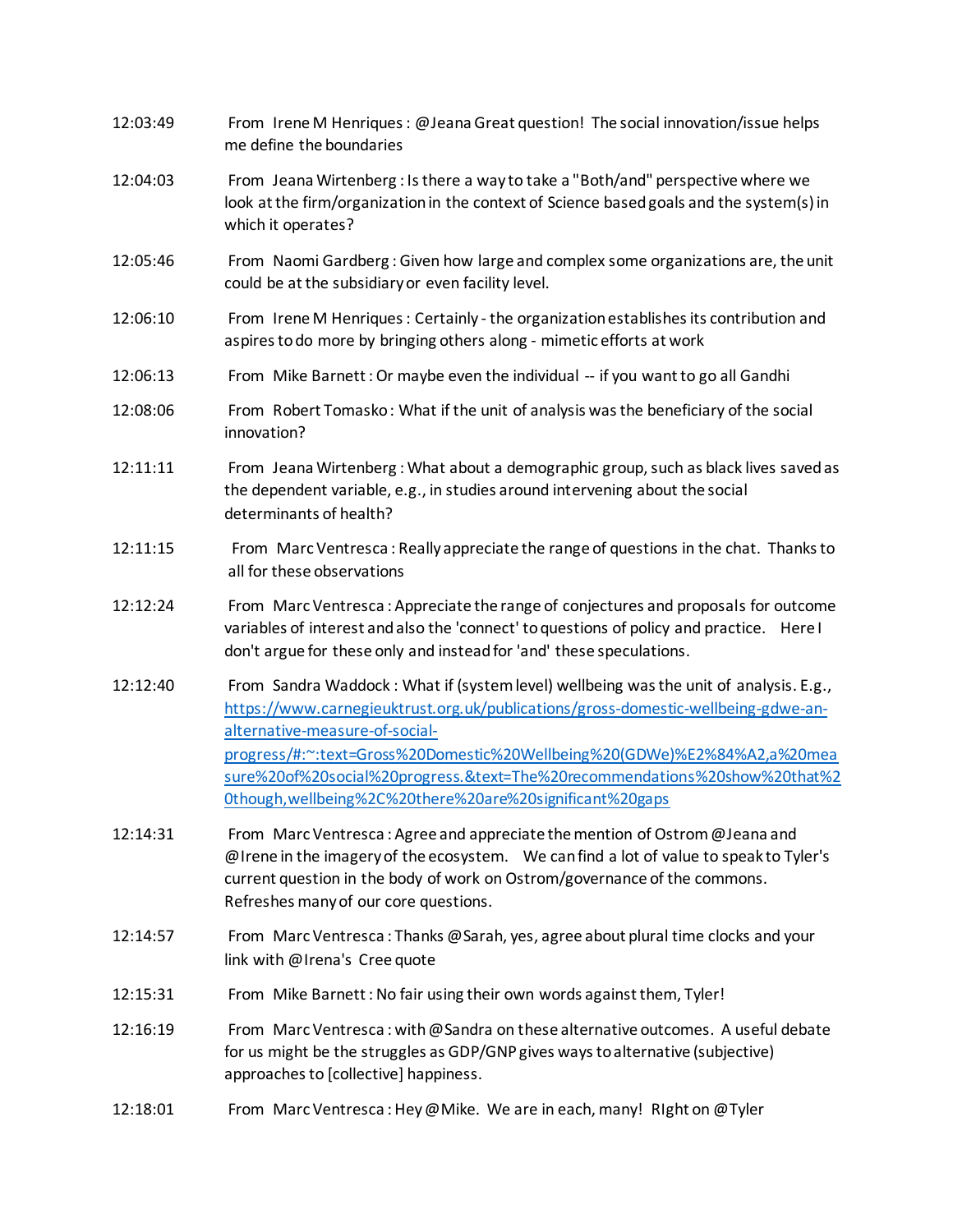| 12:18:29 | From Mike Barnett: Indeed @Marc!                                                                                                                                                                                                                                                                                                                                                                          |
|----------|-----------------------------------------------------------------------------------------------------------------------------------------------------------------------------------------------------------------------------------------------------------------------------------------------------------------------------------------------------------------------------------------------------------|
| 12:21:41 | From Mike Barnett: Irene can speak to that logic model progress!                                                                                                                                                                                                                                                                                                                                          |
| 12:22:44 | From Alan Brejnholt: also because outcome and impact seems much more difficult to<br>measure - and we all know we love that latter concept                                                                                                                                                                                                                                                                |
| 12:22:49 | From Zoom user: seems too Linear as a model?                                                                                                                                                                                                                                                                                                                                                              |
| 12:23:05 | From Marc Ventresca: Curious and welcome guidance from all about 'theory of<br>change' literature. I am only now discovering these issues (in the project with Skoll<br>Foundation and trying to make sense of the accounts from the ventures in the study).<br>Esp curious why it is called the 'logical framework' in nearby fields like development.                                                   |
| 12:23:28 | From Mike Barnett: @Marc: check out our 2020 JOM (Barnett, Henriques & Husted)                                                                                                                                                                                                                                                                                                                            |
| 12:24:13 | From Marc Ventresca: Agree @ Alan these transitions are the critical spaces for<br>conceptual and empirical 'scaffolding' in the words of @Johanna.                                                                                                                                                                                                                                                       |
| 12:24:56 | From Jonathan Doh: @Tyler Agree completely on the need to aggregate up, but the<br>higher you go, the more difficult it is to establish valid attribution to inputs.                                                                                                                                                                                                                                      |
| 12:25:04 | From johanna mair: on theory of chance check our the lovely piece Maoz Brown from<br>Wharton has published with us at SSIR<br>https://ssir.org/articles/entry/unpacking_the_theory_of_change                                                                                                                                                                                                              |
| 12:25:17 | From johanna mair: meant theory of change:)                                                                                                                                                                                                                                                                                                                                                               |
| 12:25:37 | From Marc Ventresca: thanks @ Mike and @ Johanna                                                                                                                                                                                                                                                                                                                                                          |
| 12:26:20 | From Irene M Henriques: Love hearing these panelists!                                                                                                                                                                                                                                                                                                                                                     |
| 12:26:25 | From Tyler Wry: Johanna +1. Maoz's paper is terrific!                                                                                                                                                                                                                                                                                                                                                     |
| 12:29:40 | From Sandra Waddock: Couple of papers on transformational system change:                                                                                                                                                                                                                                                                                                                                  |
|          | Waddock, S., Meszoely, G. M., Waddell, S., & Dentoni, D. (2015). The complexity of<br>wicked problems in large scale change. Journal of Organizational Change Management.<br>and Waddock, S. (2020). Thinking Transformational System Change. Journal of Change<br>Management, 1-13. Waddock, S. (2020). Achieving sustainability requires systemic<br>business transformation. Global Sustainability, 3. |
| 12:30:41 | From johanna mair: Thanks Sandra. you certainly pioneered work that is only starting<br>to emerge.                                                                                                                                                                                                                                                                                                        |
| 12:31:02 | From Irene M Henriques : Sandra is a powerhouse                                                                                                                                                                                                                                                                                                                                                           |
| 12:31:11 | From Frank de Bakker: Agree Johanna                                                                                                                                                                                                                                                                                                                                                                       |
| 12:31:15 | From Marc Ventresca: Great @Sandra. Thank you for this rich portfolio                                                                                                                                                                                                                                                                                                                                     |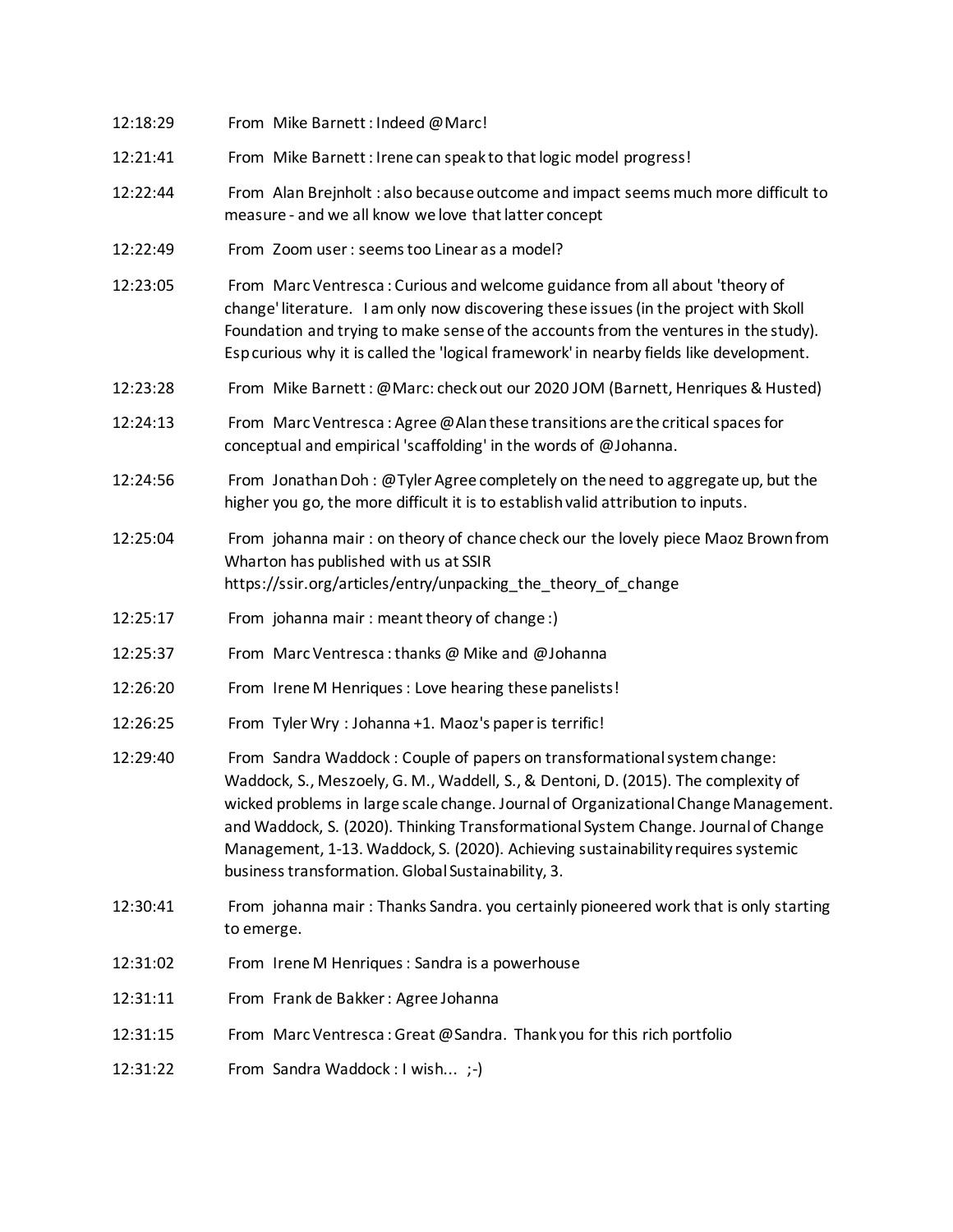| 12:35:48 | From Sandra Waddock: Thanks @ Marc. It's not either/or but both/and. Individual,<br>firm, and system level.                                                                                                                                                                                                                                                                                                              |
|----------|--------------------------------------------------------------------------------------------------------------------------------------------------------------------------------------------------------------------------------------------------------------------------------------------------------------------------------------------------------------------------------------------------------------------------|
| 12:37:58 | From Marc Ventresca: Helpful and on point comments, @Christine                                                                                                                                                                                                                                                                                                                                                           |
| 12:41:59 | From Howard Aldrich : In the UK, the US, India, and elsewhere, governments failed. It<br>was the nonprofit sector that stepped up.                                                                                                                                                                                                                                                                                       |
| 12:42:45 | From AARUSHI: Agree @Howard                                                                                                                                                                                                                                                                                                                                                                                              |
| 12:44:46 | From Gerard Farias: May be I missed thisbut I did not hear a reference to<br>organizations that are founded to focus on a social objective (I prefer not to use<br>innovation because that is not always the case)                                                                                                                                                                                                       |
| 12:45:09 | From Rohit Agarwal: @howard @AArushi One can't group the actions taken by govt. in<br>US or UK with the actions taken by Indian Govt. latter were proactive, former were<br>under oblivion.                                                                                                                                                                                                                              |
| 12:45:17 | From Jerry Davis: The right unit also depends very heavily on national institutional<br>context. Organization, network, fieldit will be contingent on the enabling conditions at<br>the national level.                                                                                                                                                                                                                  |
| 12:46:14 | From Alan Brejnholt: yep, agree on jerry there, unit of analysis is embedded in<br>variations in social structures                                                                                                                                                                                                                                                                                                       |
| 12:46:18 | From Christine Beckman: @Jerry, yes, and @Tyler spoke to this point well I thought on<br>the importance of the institutional context                                                                                                                                                                                                                                                                                     |
| 12:46:58 | From Marc Ventresca: Agree this core institutional insight @Jerry. Pace Weber, social<br>activity and social action are always embedded. That architecture shapes who and what<br>'counts' and what authority and action potential is assigned                                                                                                                                                                           |
| 12:50:13 | From Thomaz Teodorovicz: Thanks @ Johanna and @ Tyler for sharing your thoughts on<br>measurement and thanks to all the panelists for the interesting presentations                                                                                                                                                                                                                                                      |
| 12:50:27 | From Matthew Lee: This (now dated) report by Melinda Tuan, a consultant for the<br>Gates Foundation, was foundational to my understanding of quantifying "impact" in<br>financial terms. She reviews and compares 8 methodologies used by funders.<br>https://static1.squarespace.com/static/59495cd5a5790ae33a1fdd00/t/596e70bee4fcb5<br>c6fca81beb/1500410047554/Measuring+and-or+Estimating+Social+Value+Creation.pdf |
| 12:50:45 | From Thomaz Teodorovicz: Thanks @Matthew                                                                                                                                                                                                                                                                                                                                                                                 |
| 12:51:24 | From Matthew Lee: I should add: Melinda is good about taking an even-handed<br>approach that acknowledges the limitations of these approaches.                                                                                                                                                                                                                                                                           |
| 12:52:02 | From Naomi Gardberg: @Matthew, thank you for the reference                                                                                                                                                                                                                                                                                                                                                               |
| 12:52:06 | From Marc Ventresca: On impact: Long history of efforts in rankings, system<br>indicators, program evaluation, and now social innovation.  We recognize there are                                                                                                                                                                                                                                                        |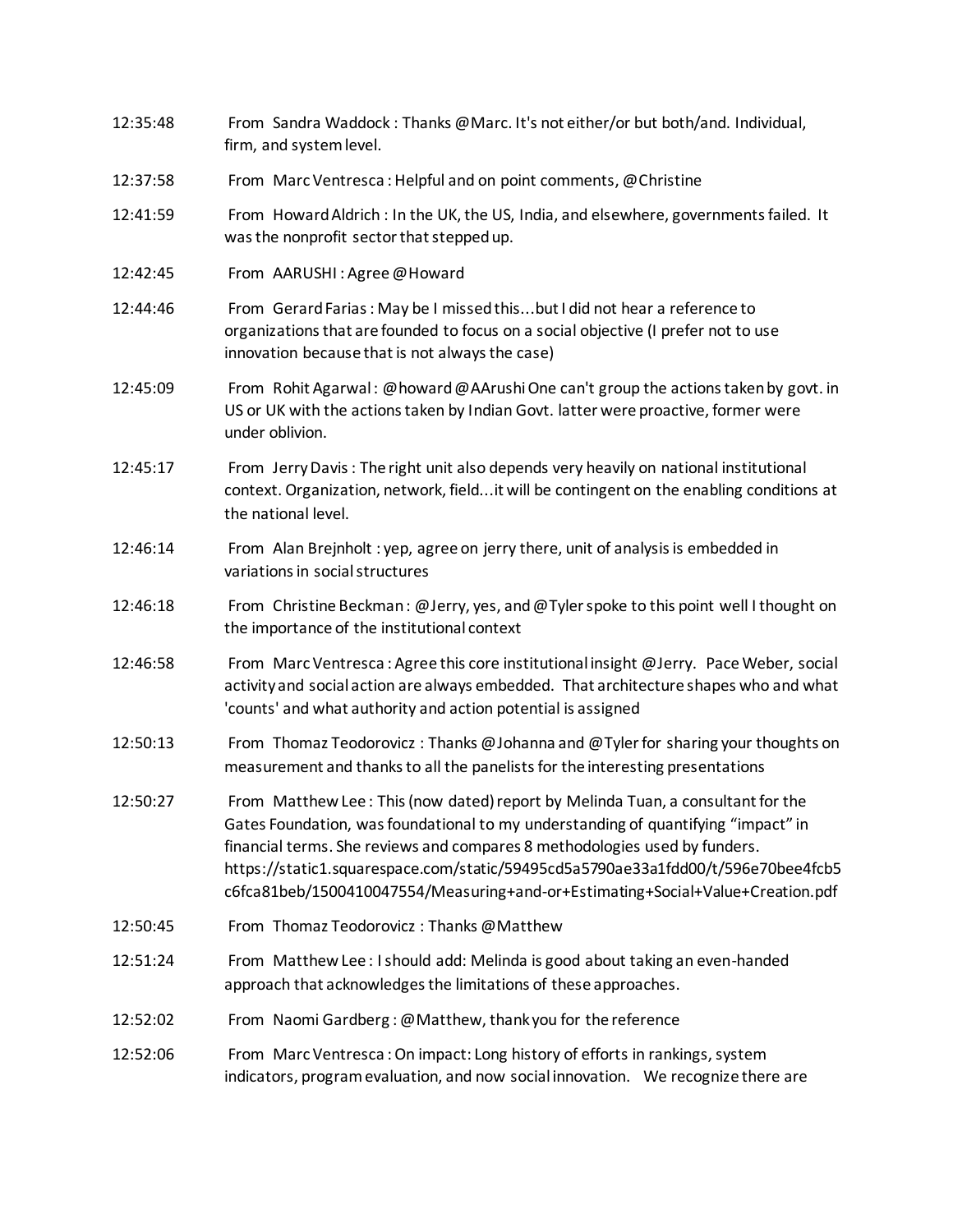|          | always plural dimensions and the best models recognize plural, per @Paolo, rather than<br>optimizing on any one                                                                                                                                                                                                                                                                                                                                                                                                                   |
|----------|-----------------------------------------------------------------------------------------------------------------------------------------------------------------------------------------------------------------------------------------------------------------------------------------------------------------------------------------------------------------------------------------------------------------------------------------------------------------------------------------------------------------------------------|
| 12:53:27 | From Sandra Waddock: Check out Blue Marble Evaluation:<br>https://bluemarbleeval.org/                                                                                                                                                                                                                                                                                                                                                                                                                                             |
| 12:53:33 | From Zoom user: RCTs are being used when they should not be - becoming a new<br>orthodoxy for publication.                                                                                                                                                                                                                                                                                                                                                                                                                        |
| 12:54:20 | From Marc Ventresca: thank you @Thomaz for good and provoking question                                                                                                                                                                                                                                                                                                                                                                                                                                                            |
| 12:54:22 | From Thomaz Teodorovicz: A shameless self-promotion: Sergio Lazzarini and<br>coauthors (including me) are working on a paper about the limits of using RCTs in a<br>cross-sector contracts: https://papers.ssrn.com/sol3/papers.cfm?abstract_id=3603045                                                                                                                                                                                                                                                                           |
| 12:54:36 | From Thomaz Teodorovicz: In cross sector contracts*                                                                                                                                                                                                                                                                                                                                                                                                                                                                               |
| 12:55:07 | From Marc Ventresca: Good to know @Thomaz and @zom                                                                                                                                                                                                                                                                                                                                                                                                                                                                                |
| 12:56:54 | From Paolo Quattrone: @Tyler and Irene, I agree but then policy is more about<br>reducing complexity to one single standardised set of measures that eventually lead to<br>compliance. A solution would be to design a system of measurement where metrics are<br>intentionally put in tension (e.g. speed and safety, if I look at projects for instance) so to<br>open a space of debate where ambiguity is interrogated and different views are not<br>reduced to one single notion of efficiency but a com-promise is reached |
| 12:57:06 | From Sarah Kaplan (she/her): What's the Peer Fiss citation? That sounds fascinating.                                                                                                                                                                                                                                                                                                                                                                                                                                              |
| 12:58:15 | From Marc Ventresca: Don't know if @PeerFiss is a paper yet. He has shared this<br>research at a couple of small conferences. @Sarah I can ask him and cc: you. But this is<br>one of the promising uses of QCA for policy impact                                                                                                                                                                                                                                                                                                 |
| 12:58:16 | From Sandra Waddock: Per @Paolo. putting everything in monetary terms buys into<br>the logic that the only thing that matters is financial. Yes, other metrics are more<br>complex, butyouget what you measure as was said earlier.                                                                                                                                                                                                                                                                                               |
| 12:59:36 | From Sandra Waddock: Thank you all for a terrific discussion.                                                                                                                                                                                                                                                                                                                                                                                                                                                                     |
| 12:59:56 | From Sandra Waddock: And Mike for putting it all together.                                                                                                                                                                                                                                                                                                                                                                                                                                                                        |
| 13:00:48 | From Naomi Gardberg: Thank you for stimulating conversation                                                                                                                                                                                                                                                                                                                                                                                                                                                                       |
| 13:01:02 | From Paolo Quattrone: @Sandra yes, but there is a risk with SDG and the like that<br>these measures move too far away from what corporates care (i.e. money) leading to a<br>PR exercise. Better to use financial measures (what can be counted) to interrogate what<br>cannot be counted (e.g. impact)                                                                                                                                                                                                                           |
| 13:01:50 | From Ed Carberry: Thanks Mike! And thanks to all the presenters!                                                                                                                                                                                                                                                                                                                                                                                                                                                                  |
| 13:01:51 | From Deborah Flamengo: https://business.rutgers.edu/ricsi                                                                                                                                                                                                                                                                                                                                                                                                                                                                         |
| 13:02:02 | From Tyler Wry: Thanks, Mike et al Great session!                                                                                                                                                                                                                                                                                                                                                                                                                                                                                 |